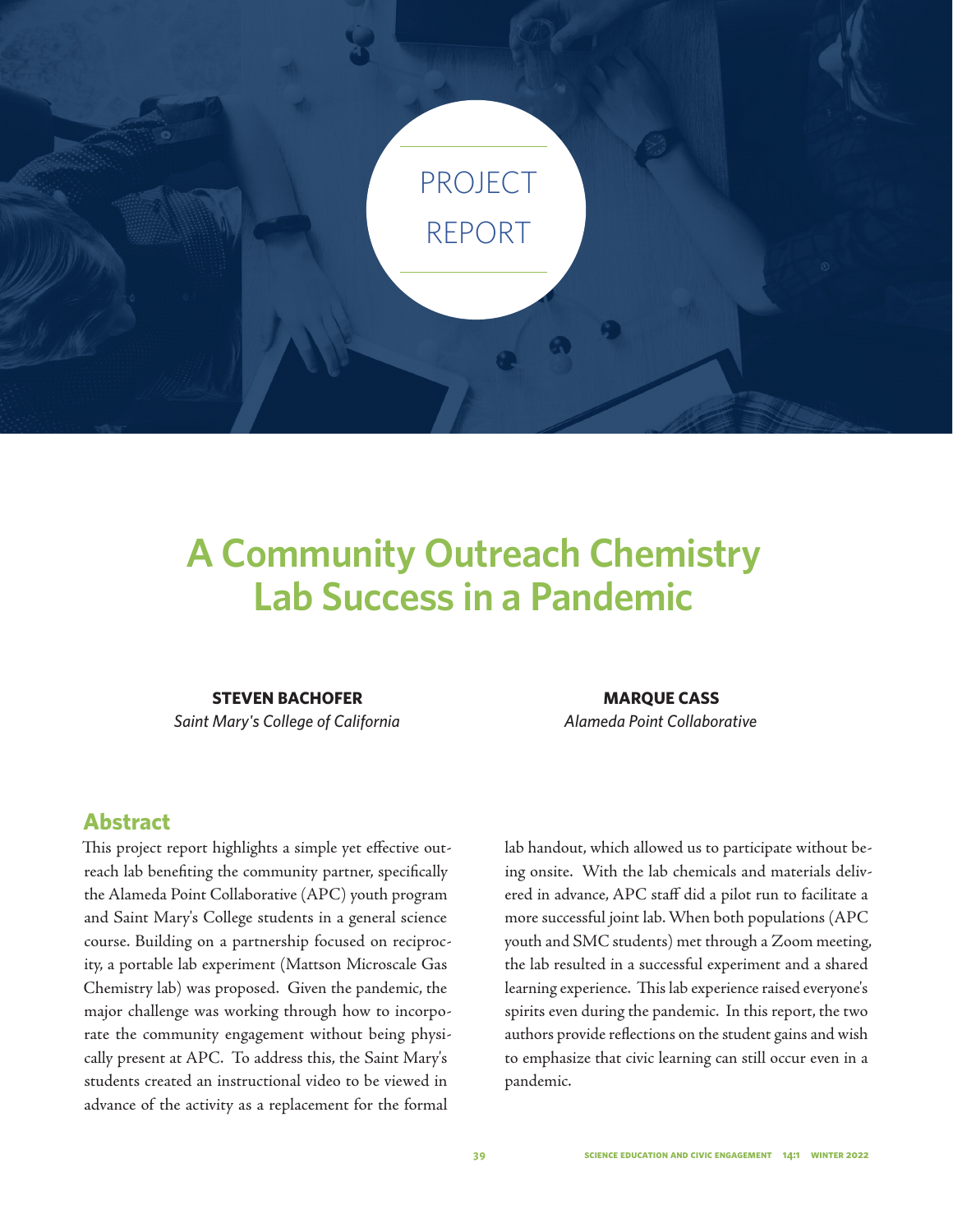## **Introduction**

Can one really do a community outreach chemistry lab during a pandemic? How can college students be truly involved and engaged performing outreach when their classes are taught remotely? Can a community partner feel supported when colleges keep pressing onward in the midst of the pandemic?

The students in a Saint Mary's College environmental science course and their stalwart community partner, the Alameda Point Collaborative (APC) ventured together to answer the three questions above and continue a partnership where reciprocity has always been a focal point. The Urban Environmental Issues (UrbanE) course had previously done educational outreach lab work with APC, but because of the pandemic, it needed to be done remotely. This project report discusses their shared laboratory experience.

The UrbanE class studies environmental chemistry issues and investigates the redevelopment of Alameda Point, the former Alameda Naval Air Station (NAS). Since Alameda NAS became a Superfund site in 1999, the course content was regularly aligned with clean-up activities. Several course labs have followed site characterization and clean-up methods (X-ray fluorescence soil screening and a thermal reaction, which mimics how *in situ* chemical oxidation (ISCO) is used to clean up the groundwater onsite) (Bachofer, 2010). Beyond utilizing Alameda Point as a study site, the community engagement aspects of the course have involved some direct service for a community partner, the Alameda Point Collaborative. APC provides services to the homeless on the former Alameda NAS, assisting them with housing, job training, and social services to empower individuals who were formerly homeless. In the past, students have performed educational outreach experiments for the APC youth. This past year, an educational outreach project with APC teens was selected as appropriate in a pandemic.

Educational outreach projects have been a part of many previous course iterations. The outreach labs have ranged from inviting APC youth to Saint Mary's College to do an experiment, implementing a chemistry lab for the local middle school, and learning the chemistry of garden nutrient kits. These outreach projects were

typically done in Alameda. Thus, planning to share a lab experience with the APC teens was somewhat routine, yet this year's challenge was to do this lab remotely.

The Alameda Point Collaborative claimed, restored, and reinvigorated the base housing and facilities including one building initially used as a Native American health clinic, which was repurposed as a teen center. The central mission of the APC Teen Center is to inform, inspire, and educate the local youth to become productive members of their community and world. Due to the pandemic, the Teen Center itself took on new role as a remote learning hub for the APC teens. The center needed a full Wi-Fi upgrade and a new fence surrounding the building to provide some privacy and safety, and all the sinks, toilets, and dispensers were changed to be handsfree along with added temperature detectors so that the APC teens could have a COVID-safe instructional space.

## **Outreach Lab Methodology**

#### *Pre-planning*

Professor Bachofer and Mr. Cass discussed several laboratory experiments that might be sufficiently portable and educational during the summer of 2020. To give the UrbanE students a vested interest in the outreach, there were a few Mattson gas generation labs as options. The UrbanE students were encouraged to select a gas generation lab similar to their first lab preparing carbon dioxide. The oxygen gas generation lab had a fun aspect of testing the oxygen gas with a smoldering splint (think lighting something on fire, safely) and it was selected.

The oxygen gas generation lab was designed for students ranging from middle school to college. The instructional materials are freely available via the Mattson Microscale Gas Generation website (Mattson, 2019). This resource has three introductory gas labs to prepare either carbon dioxide, oxygen, or hydrogen. The procedure for gas generation and equipment to prepare each gas are nearly identical, except for the reagents. The oxygen gas generation used only hydrogen peroxide, H2O2, as a reactant and potassium iodide, KI, as a catalyst. The reaction time required to generate a full syringe of oxygen gas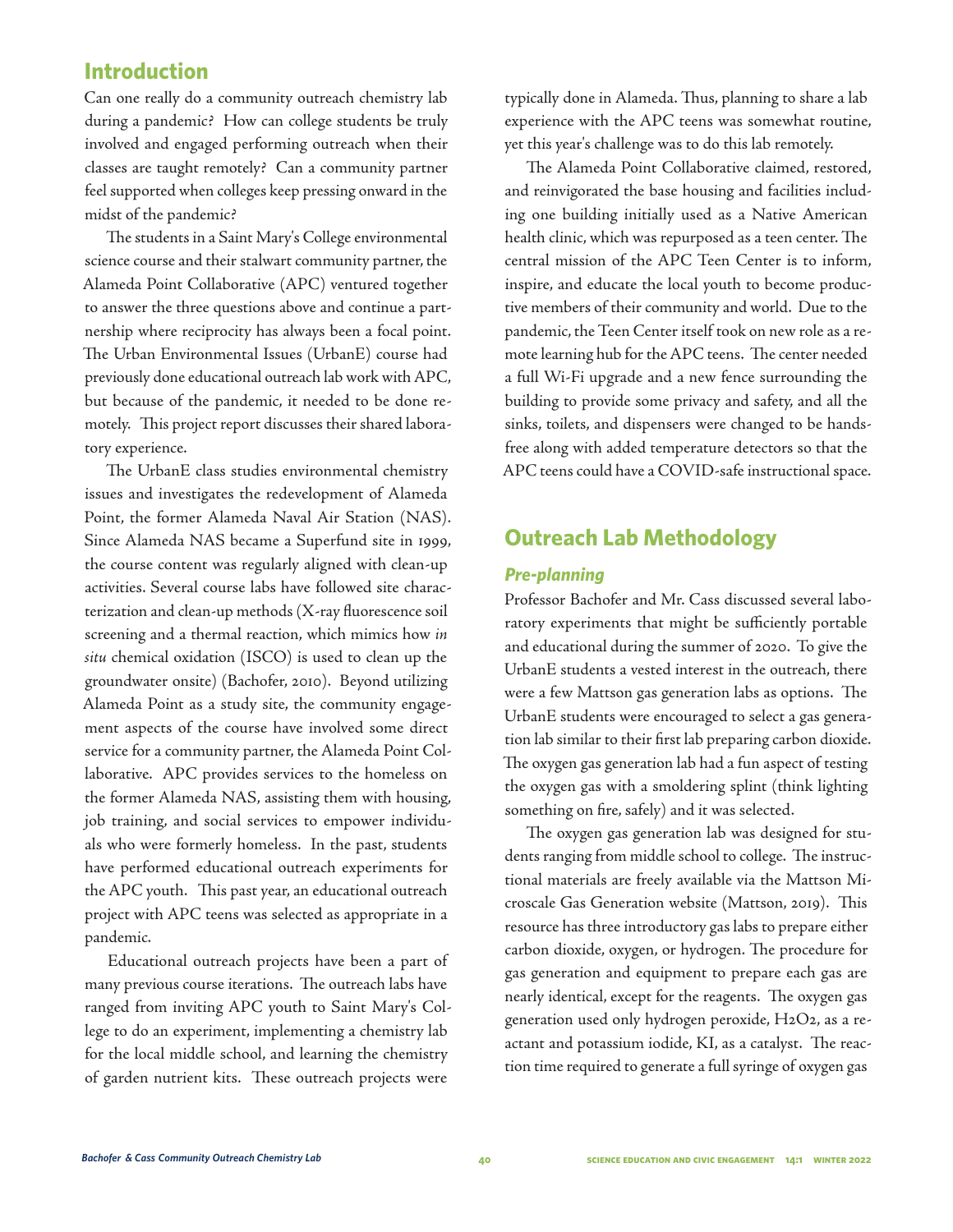was approximately 10 minutes. This gas was transferred into a test tube and upon adding a smoldering splint, reignition occurred.

KI Chemical Reaction  $H_2O_2$  (aq) ======  $\rightarrow O_2$  (g) + H<sub>2</sub>O (l)

Professor Bachofer had previously used this lab with visiting middle school students on educational field trips to the College, so it was known to be very safe. As the lab equipment and consumables were affordable and easily transportable, APC needed to only provide a safe working space and access to water for syringe work. This implementation built on previous educational labs, so again the only real challenges were the restrictions imposed to keep everyone safe from the corona virus.

#### *UrbanE Student Preparation*

The UrbanE students performed a gas generation lab as one of their labs. Three lab periods were devoted to delivering the outreach lab to the APC teens. Specifically, the UrbanE students' carbon dioxide gas generation lab gave them hands-on experience. The UrbanE students generated CO2 gas following procedures from the Mattson website (Mattson, 2019). During the two planning

lab periods, the UrbanE students were asked to recall what was most helpful for them when they did the lab remotely. This reflection activity led them to propose that a video be created, along with a one-page instructional sheet replacing the formal lab handout that they had used. Two sets of students agreed to be filmed doing a setup and generating oxygen gas, one student edited the videos, and another few students revised a bulleted set of directions. They were confident that this would provide multiple instructional tools to make the lab a success. In the meantime, Professor Bachofer and Mr. Cass worked on the final logistics—how long these two groups would meet and the exact date and time (the lab would last approximately one hour and the course class time matched the Teen Center's workday). Cass and Bachofer also planned a discussion for the APC teens on what college is like, and Cass coordinated a starter set of questions. This would prepare both groups of students to have a discussion.

This outreach lab was aligned with productive educational civic engagement aspects outlined by W. Robert Midden (2018). Elvin Aleman and his coworkers also noted that undergraduates exhibit significant gains in

**FIGURE 1.** This image shows the Mattson Microscale Gas Chemistry web resources and clearly indicates that numerous gas reaction experiments could be explored. The three easy gases (CO2, O2, & H2) are in the left column of materials. Retrieved from http://mattson.creighton.edu/Microscale\_Gas\_Chemistry. html.



Getting started making gases (basic equipment you will need and where to order syringes, syringe caps, tubing, etc.) NEW! Link to download file page.

Step-by-step instructions for generating gases in large plastic syringes.<br>Watch youtube video!

Three Easy Gases. CO2, H2 and O2. How to make these gases in syringes, and 20+ chemical experiments and classroom demonstrations with these gases.

Seven Laboratory Experiments, High school and university level experiments that explore physical and chemical properties of gases<br>NEWI Link to download these experiments.

- Mystery gas. Is the gas H2, O2, CO2, or air?<br>Percent Composition of CaCO3 in Tums antacid Carbonated Beverages - Priestley's Soda-water Molar Mass - remarkably accurate results!<br>Limiting Reagent Magnesium + HCl(aq)
- Barometric Pressure without a barometer

Microscale Gas Chemistry Bruce Mattson, Ph.D., Department of Chemistry Creighton University, Omaha Nebraska, USA

Why Microscale Gas Chemistry? . It's fun and easy! Easy to learn how. Gases

ready in 5 minutes · Great labs! Great demos! Students enjoy making gases . It's visual! Best way to 'see' a gas is to watch it

being produced . It's microscale in terms of quantities, but large enough to see - 60 mL.<br>• It's inexpensive. A syringe of CO2 costs less

• it's inexpensive. A symple of CO2 cost<br>than 1 cent to produce.<br>• It's green - little or no chemical wastes.



Gas Reaction Catalyst Tube<br>Our Gas Reaction Catalyst Tube can be used to demonstrate a variety of gas phase<br>chemical reactions. The catalyst contains a layer of disbursed palladium atoms on a ceramic material and enclosed within a glass housing as per the figure. Hydrogenation of alkenes occurs at very temperatures (even  $<$  0 deg C). A wonderful classroom demonstration shows how a catalytic converter works by transforming CH4 (or any hydrocarbon) + NO2 (the reddish mixture in the left syringe below) into N2 + H2O + CO2 (right syringe - condensation droplets of water are often noticed in right syringe).



 $\frac{\text{Gas Bags}}{\text{For classroom use, gases can be prepared and stored in scalable plastic food bags}.$ equipped with a dispensing tube.



Other links and Downloads History of gas chemistry<br>
Photographs of Joseph Priestley sites in England along with<br>
a chronological summary of his life. **Kipp generators** microscale gas chemistry methods:<br>NEW! Link to download pages for Thermal methods for making HCl, C2H4, CO, CH4 and  $N2O$ Microwave oven method Gases in your curriculum<br>Microscale gas methods by other researchers About us Contact us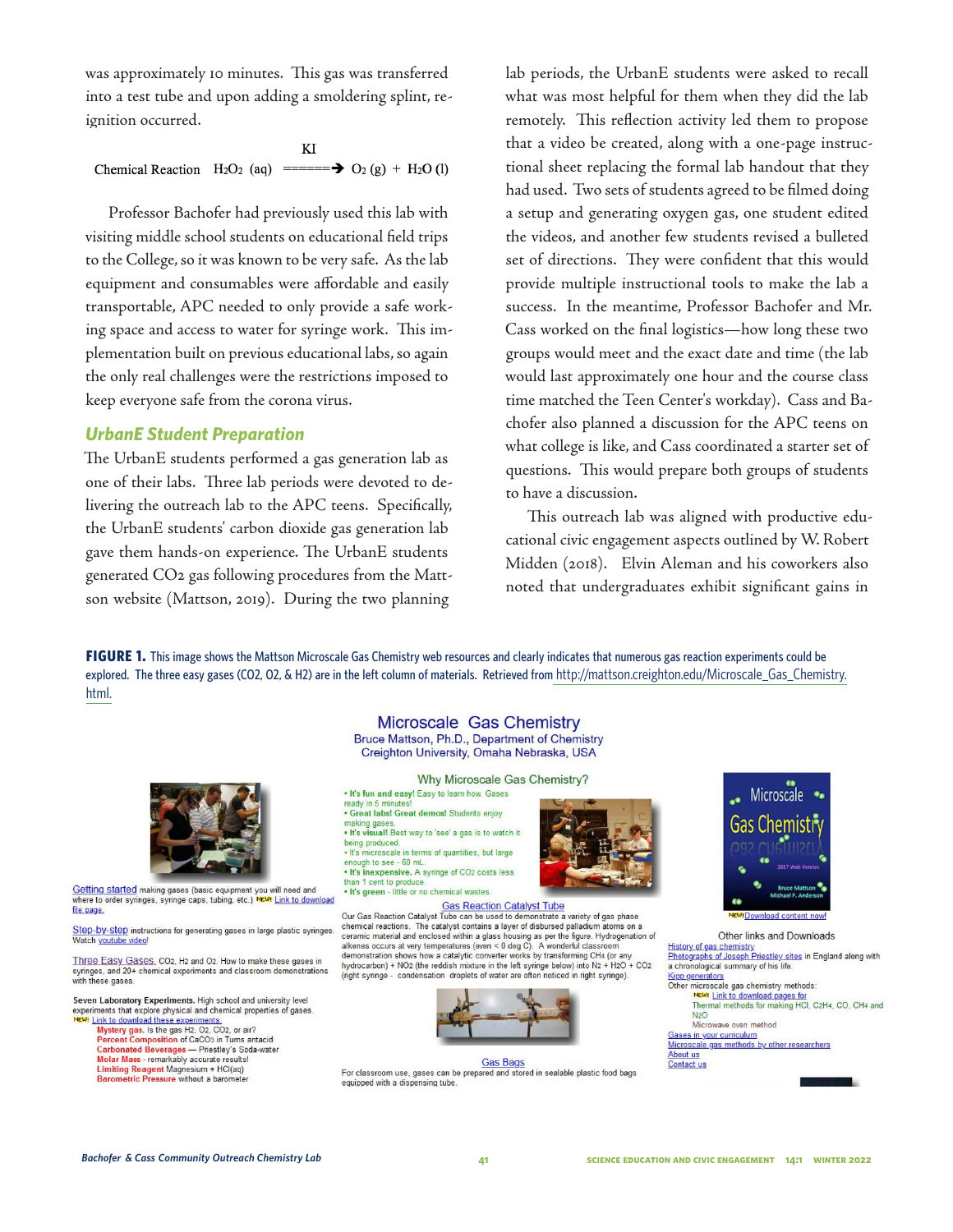learning when planning educational service-learning projects designed to inspire the next generation of scientists (Godinez Castellanos et al., 2021). Remote hands-on instruction has become a more critical tool during the past year, and many straightforward lab experiences can be instructional and fully portable as noted by Jodye Selco (2020). All of these authors have indicated that faculty can easily provide guidance to undergraduates, and that implementation of hands-on and civic engagement activities empowers all students (Midden, 2018; Godinez Castellanos et al., 2021; Selco, 2020).

Unfortunately, there was not time to request formal institutional review board approval of this project, which means that this article cannot include any student response data. The results and conclusion sections will have only the authors' reflections and insights on the effectiveness of this activity.

#### **Results**

After the delivery of individualized laboratory materials, Mr. Cass and other APC staff performed a pilot run using the UrbanE students' video to guide them. This preparation gave them intimate knowledge of the experiment and made the joint lab day a tremendous success.

The APC teens did the experiment a total of three times, twice on the day of the joint Zoom session, plus another time approximately a week later. The experiment was considered a success when the iodide catalyst caused the hydrogen peroxide to decompose forming the oxygen gas. The APC teens, however, evaluated the experiment as a success only if one reignited a smoldering splint in the oxygen gas, generating a burst of flames! With that definition, there was only 50% success on the first trial, yet on second trial, there was 100% success. Only one detrimental incident occurred when the glass test tube broke and one APC teen got a minor cut. The successful demonstration of oxygen gas reactivity with a smoldering splint overshadowed this minor incident, and all students gained from the shared lab experience.

When all were on the Zoom call, a further dialogue began during the second trial's 10-minute gas generation time. Mr. Cass asked the UrbanE students about the challenges of going to college and learning under CO-VID conditions. This discussion was instructional as the

UrbanE students shared their thoughts about college in general and their learning in a pandemic. It gave the APC teens some idea how college could still be accomplished in a pandemic. This outreach lab was so successful that two groups arranged for a subsequent shared meeting so that the UrbanE and APC teens could share thoughts on the challenges of recycling various materials, providing a second linkage to their course content.

There were two big successes from this outreach lab. The APC teens noted that the UrbanE student videos did help them do the experiments and come away with some renewed confidence that doing science, specifically chemistry, was possible. The UrbanE students recognized that they could use their new knowledge to positively impact others.

## **Co-Instructor Reflections**

#### *Mr. Cass's Reflection*

In my case, there was a personal reason why this experimental format was beneficial, besides all of the obvious educational reasons. During my interview for Teen Center coordinator, in December 2018, I was playing basketball with some of the APC teens who also happened to be present during the experiment. We chatted while we played and when I asked "What do you guys want to be when you grow up?" one of the students responded to me that he wanted to be a chemist when he grew up. On the day of our experiment, that student reminded me of our conversation in 2018 and how the opportunity to try the experiment firsthand was satisfying.

Recently, I asked what they remembered about the experiment. I was surprised to find that they were able to give me the step-by-step instructions and they remembered a lot about why and how the experiment worked. They noted that they hadn't read the instructions initially, but to finally see the splint ignite was great. In fact, the syringe lab was really interesting and was worth doing over with them. They also commented that the experiment could teach students something deeper than just chemistry: that you can fail at something over and over again but if you keep doing it, eventually you'll get it right.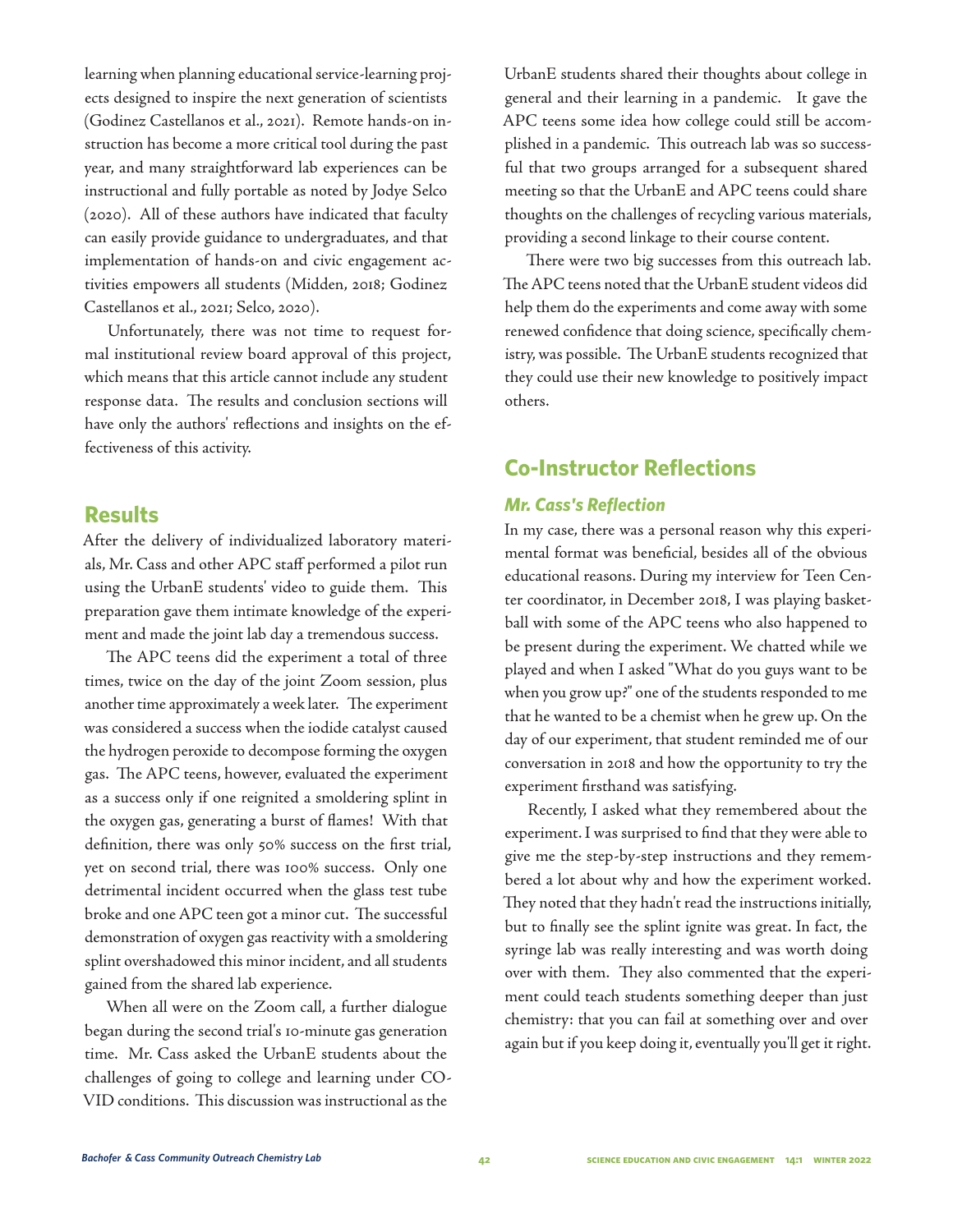#### *Prof. Bachofer's Reflection*

The impact of this educational outreach lab was quite remarkable. The UrbanE students came away from the hour-long Zoom session impressed and exhilarated that the APC teens had conducted a very successful experiment. The student reflections were filled with positive thoughts and nearly all began with a note that they were initially unsure that we could accomplish this outreach. The students were graded on their contributions to both the outreach lab and discussion. Marque Cass's most impactful question was, "What are you as Saint Mary's UrbanE students likely to take away from this course?" This prompted many students to remark in their reflections that they would be more committed to helping their communities in the future. Again, the reciprocity of this educational outreach was apparent.

The community engagement made this environmental science course more meaningful for the Saint Mary's UrbanE students, and it truly heartened the faculty member in these exhausting times. The major takeaway is that educational outreach can be done in a pandemic and it will truly enrich you and your community.

## **Key Points to Ensure Success**

- The college and the community partner were committed to listen and to make plans that would benefit each other.
	- ° The planning was done in advance and follow-up through emails ensured the project progressed on schedule.
	- ° The instructor and the supervisor aligned their work expectations to benefit both student groups.
- The lab experiment yielded an easily observable reaction. The lab materials were also very affordable.
- The students were empowered to do tasks connected to the educational content of their courses and recognized that each community was a significant contributor.

## **Acknowledgement**

At Saint Mary's College, this Urban Environmental Issues course serves as a general education science course with an integrated community engagement component. It assists students to fulfill two core curriculum requirements with one course. Via CILSA (Catholic Institute for LaSallian Action), the institution supports faculty and community partners in their efforts to organize and implement the latter curricular objective. This does not eliminate the work that is required to implement it. However, CILSA does assist with the administrative challenges (MOUs), helps to maintain more durable college/community organization partnerships, and provides the faculty with additional training on effective implementation.

## **About the Authors**



**Steven Bachofer** teaches chemistry and environmental science at Saint Mary's College and has worked with the Alameda Point Collaborative for more than 15 years through his affiliation with the SENCER project. He has also co-au-

thored a SENCER model course with Phylis Martinelli, addressing the redevelopment of a Superfund site (NAS Alameda).



**Marque Cass** has been in the field of education since before his graduation from UC-Davis, where he earned a BS in Community and Regional Development with an emphasis in Organization and Management. Since January 2019,

he has been the youth program coordinator for Alameda Point Collaborative, doing mentoring and advocacy work for formerly homeless families. More recently, he has been elected a community partner liaison with Saint Mary's College, working to help create stronger networks between organizations.